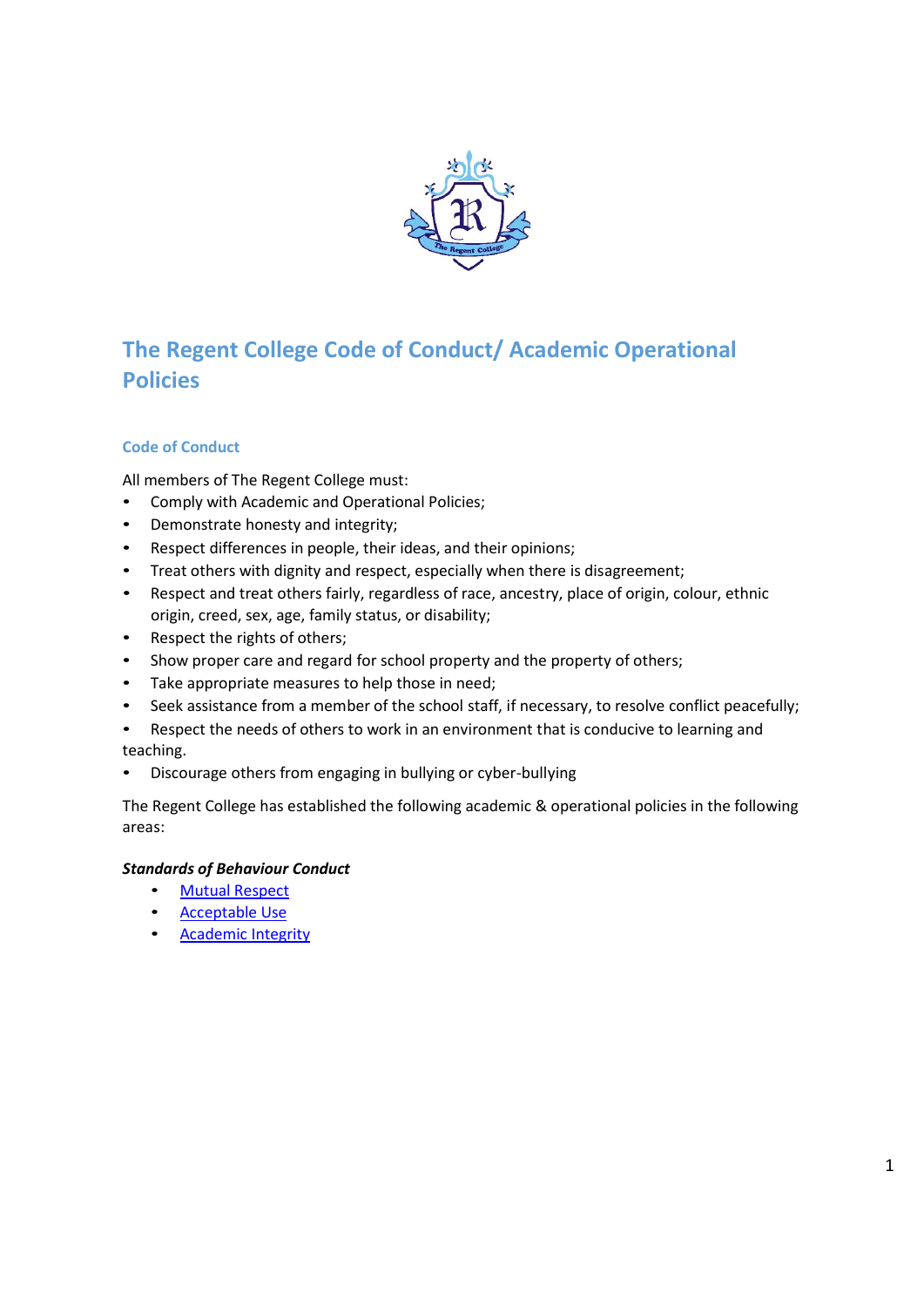# **Standards of Behaviour Conduct**

## **1. Mutual Respect**

The Regent College is committed to providing a safe, supportive, and disciplined learning environment that is free from discrimination, harassment or bullying. The Principal is required to take action whenever an incident or concern is raised.

- School Administration should record all details of the event, including names, frequency, time, date, location and witnesses. They should also indicate the names of other people who were informed as well as the
- names of anyone else that may have experienced similar conduct;
- School staff should talk with Students to determine the appropriate next steps;
- All reports should be taken seriously and should be handled in a timely and respectful way.

## **2. Acceptable Use**

The Acceptable Use policy defines the ways in which a user may behave at The Regent College, Abuja . All participants are required to conduct themselves in a respectful manner and to avoid unethical or illegal activities. Please note that the Learning Management System (LMS)(Exam.net) logs all online activity for all users.

The Regent College's LMS is intended for educational purposes. Commercial, illegal, obscene, and other inappropriate activities are prohibited. Participants who do not follow these guidelines will have their access withdrawn. Disciplinary action may include suspension from the course or expulsion from The Regent College.

## **3. Academic Integrity**

Cheating, plagiarism, and any other sort of academic dishonesty will not be tolerated at The Regent College. All staff and students are required to complete the Academic Integrity Course and sign the Academic Integrity Contract. Any student who breaks their Academic Integrity Contract can expect to receive the consequences listed below.

#### **Cheating on Tests and Exams**

Tests and exams are monitored in-class by teachers. Where a student cannot be in class and has to write his/her exam online, the parents or guardians must provide exam conditions and monitor the students all through the duration of the exam.

Cheating on a test or exam includes:

- viewing or using tests or examinations without permission of the invigilator;
- bringing and using notes, electronic or online translators, or other unauthorized aids in an examination;
- getting help from other people (teachers, tutors, administrators, other students) during test/exam;